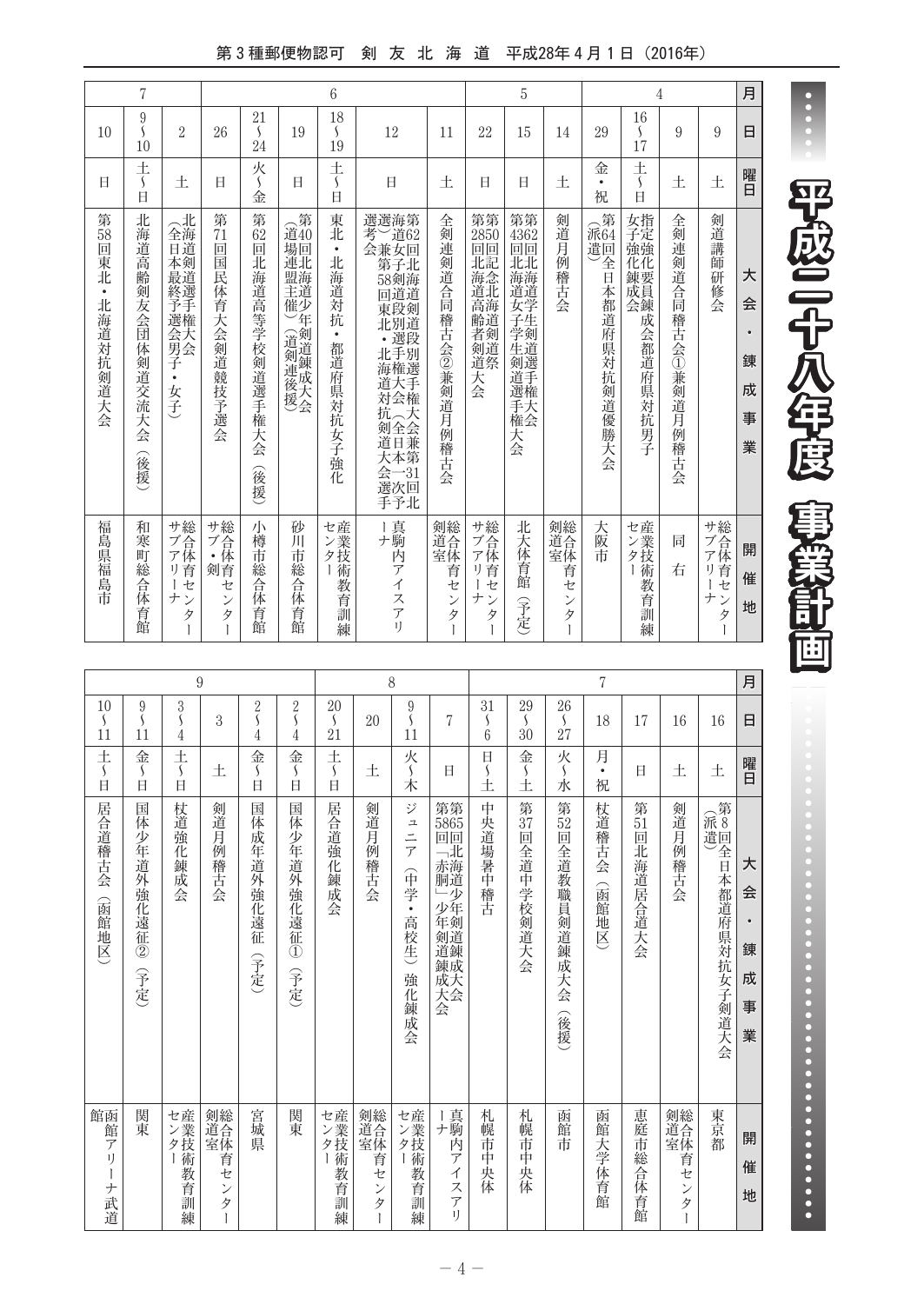## 第3種郵便物認可 剣 友 北 海 道 平成28年4月1日 (2016年)

| 12                                     |                                            |                                            | 11                                    |                                        |                                       |                                                                              |                                              |                                 | $10\,$                                        |                               |                                                      |                                                                                                     |                                                              |                                     | $\overline{9}$              |                                          |                             |                                    | 月                                       |
|----------------------------------------|--------------------------------------------|--------------------------------------------|---------------------------------------|----------------------------------------|---------------------------------------|------------------------------------------------------------------------------|----------------------------------------------|---------------------------------|-----------------------------------------------|-------------------------------|------------------------------------------------------|-----------------------------------------------------------------------------------------------------|--------------------------------------------------------------|-------------------------------------|-----------------------------|------------------------------------------|-----------------------------|------------------------------------|-----------------------------------------|
| 10                                     | 26<br>$\mathcal{S}_{\mathcal{S}}$<br>27    | 26<br>$\mathcal{S}_{\mathcal{S}}$<br>27    | 20                                    | 12                                     | 3                                     | 30                                                                           | 22                                           | 16                              | 9                                             | 8<br>S<br>10                  | 1                                                    | 24<br>$\overline{\mathcal{L}}$<br>25                                                                | 19                                                           | 18                                  | 18                          | 11                                       | 11                          | 10                                 | 日                                       |
| 土                                      | $\pm$<br>$\overline{\mathcal{S}}$<br>Ė     | 土<br>$\mathcal{S}_{\mathcal{S}}$<br>$\Box$ | H.                                    | 土                                      | 木<br>$\bullet$<br>祝                   | Ħ                                                                            | 土                                            | 日                               | Η                                             | 土<br>一~月                      | 土                                                    | $\pm$<br>$\overline{\mathcal{S}}$<br>Ĥ                                                              | 月<br>$\bullet$<br>祝                                          | Ħ                                   | Ħ                           | Ħ                                        | Ħ                           | 土                                  | 曜日                                      |
| 剣道月例稽古会                                | 第<br>(共)<br>催回<br>北海道スポ<br>T<br>ツ少年団剣道交流大会 | 居合道稽古会<br>(根釧地区                            | 第27回<br>北海道杖道大会                       | 全剣連剣道合同稽古会⑤兼剣道月例<br>一稽古会               | 第<br>64<br>回<br>全日<br>本剣道選手権大会<br>(派遣 | 第第<br>3354<br>回回<br><b>『北海道学生』</b><br>学新<br>·生新剣道<br>人類道<br>(剣道大会(後援)<br>「大会 | 第<br>$\overline{51}$<br>面<br>全日本居合道大会<br>(派遣 | 第<br>43<br>画<br>全日本杖道大会<br>(派遣) | 第<br>26<br>靣<br>北海道団体優勝居合道大会                  | 第<br>71<br>回国民体育大会剣道大会<br>《派遣 | 全剣連剣道合同稽古会④兼剣道月例稽古会                                  | 北海道高齢剣友会剣道大会<br>(後援)                                                                                | 第第<br>4264<br>回回<br>北亚<br><b>{海道女子学生剣道優勝大会</b><br>天会<br>(後援) | 第<br>62<br>靣<br>全日本東西対抗剣道大会<br>(派遣) | 第 $27$<br>靣<br>北海道中学生剣道錬成大会 | 第<br>55<br>回<br>全日<br>本女子剣道選手権大会<br>(派遣) | 第<br>64<br>回<br>北海道団体優勝剣道大会 | 全剣連剣道合同稽古会③                        | 大<br>会<br>$\bullet$<br>錬<br>成<br>事<br>業 |
| 剣道全体育,<br>ゼ<br>$\mathcal{V}$<br>タ<br>Ì | 北海道科学大学                                    | 中標津武道館                                     | サブアリ<br>一七<br>ナン<br>タ<br>$\mathbf{I}$ | 剣道全体育,<br>セ<br>$\mathcal{V}$<br>タ<br>Ť | 日本武道館                                 | 北大体育館<br>予定                                                                  | 東京<br>都                                      | 岡<br>畄<br>県                     | ン千歳<br>ー市<br>ス<br>ポ<br>$\mathbf{I}$<br>ツ<br>セ | 岩手県二戸<br>市                    | 剣縫合体<br>育<br>セ<br>$\mathcal{V}$<br>タ<br>$\mathbf{I}$ | ンN<br>タT<br>$\overline{T}$<br>セ<br>ξ<br>$\frac{1}{2}$<br>$\begin{array}{c} \hline \end{array}$<br>セ | 北大体育館<br>予定                                                  | 福島<br>真                             | 砂<br>ĴЦ<br>市総合体育館           | 長野県                                      | 同<br>右                      | 旭川大雪アリー<br>$\overline{+}$          | 開<br>催<br>地                             |
|                                        |                                            |                                            |                                       |                                        |                                       |                                                                              |                                              |                                 |                                               |                               |                                                      |                                                                                                     |                                                              |                                     |                             |                                          |                             |                                    |                                         |
|                                        | $6\phantom{1}6$                            |                                            |                                       |                                        |                                       | 5                                                                            |                                              |                                 | $\overline{4}$                                |                               | 月                                                    | 3                                                                                                   | $\overline{2}$                                               |                                     |                             | $\mathbf{1}$                             |                             |                                    | 月                                       |
| 4                                      | 5                                          | $\overline{4}$                             | $\frac{4}{5}$<br>$\overline{5}$       | 24                                     | 21                                    | 7                                                                            | 1                                            | 24                              | 10                                            | $\frac{2}{3}$                 | 日                                                    | 11                                                                                                  | 12                                                           | 4                                   | 14                          | 10<br>$\mathcal{S}_{\mathcal{S}}$<br>11  | 9                           | $\frac{4}{\varsigma}$<br>$\dot{9}$ | 日                                       |
| 土                                      | H.                                         | 土                                          | $rac{+}{\sqrt{2}}$<br>$\boxminus$     | 火                                      | 土                                     | 土                                                                            | Ħ                                            | H.                              | Ħ                                             | 土〜日                           | 曜日                                                   | 土                                                                                                   | Ħ                                                            | 土                                   | 土                           | 火<br>水                                   | 月<br>$\bullet$<br>祝         | 水~月                                | 曜日                                      |
| 桧<br>Ш                                 | 釧<br>路                                     | 釧路                                         | <b>第25</b>                            | 事<br>務                                 | 第<br>1<br>mп                          | 第<br>$\frac{1}{\Box}$                                                        | 少年。                                          | 杖道书                             | 剣道                                            | 第<br>$\overline{51}$          |                                                      | 剣道                                                                                                  | 第第<br>965                                                    | 全剣                                  | 剣道                          | 第<br>$\overline{36}$                     | 第17                         | 中央学                                |                                         |

|                                        | 5                                      | 4                                                       | 4<br>5                                    | 24               | 21                                     | 7                             | 1                    | 24                   | 10                                                        | z<br>S<br>$\overline{3}$       | 日                                            | 11                                 | 12                                             | 4                                | 14                                  | TÛ<br>$\mathcal{L}_{\mathcal{L}}$<br>11         | 9                                | $\frac{4}{5}$<br>9          | 日                          |
|----------------------------------------|----------------------------------------|---------------------------------------------------------|-------------------------------------------|------------------|----------------------------------------|-------------------------------|----------------------|----------------------|-----------------------------------------------------------|--------------------------------|----------------------------------------------|------------------------------------|------------------------------------------------|----------------------------------|-------------------------------------|-------------------------------------------------|----------------------------------|-----------------------------|----------------------------|
| 土                                      | Ħ                                      | 土                                                       | 土<br>$\mathcal{S}_{\mathcal{S}}$<br>Ħ     | 火                | 土                                      | 土                             | $\Box$               | 日                    | Ħ                                                         | 土〜日                            | 曜日                                           | 土                                  | Ħ                                              | 土                                | 土                                   | 火<br>水                                          | 月<br>$\bullet$<br>祝              | 水<br>)<br>月                 | 曜日                         |
| 桧山<br>$\bullet$<br>渡島地方主催稽古会<br>(協議会主催 | 釧<br>一路地<br>方剣道指導者講習会<br>(協議:<br>《会主催》 | 釧<br>路地方主催稽古会<br>(協議会主催                                 | <b>第25</b><br>回杖道中<br>-央講習<br>승<br>谷<br>遺 | 事務局<br>振替休業<br>Ĥ | 第<br>回<br>一理事<br>会<br>第<br>1<br>回評議員会  | 第<br>1<br>回常任理事会              | 少年剣道講習会①             | 杖道指導者講習会             | 剣道中堅指導者講習会<br>(全剣連後援)                                     | 第<br>51<br>回剣道東日本中央講習会<br>(派遣) | 講<br>習<br>会<br>$\bullet$<br>審<br>査<br>슾<br>等 | 剣道月例稽古会                            | 第第<br>965<br>回回<br>全全日<br><b>.本都道府県対抗女子予選会</b> | 全剣連<br>剣道合同稽古<br>会⑥兼剣道月例稽古会      | 剣道月<br>例稽古<br>会                     | 第<br>$\overline{36}$<br>回<br>.北海道高等学校新人<br>剣道大会 | 第<br>17<br>回北海道中学校新人剣道大会<br>(後援) | 中央道場寒稽古<br>$\bullet$<br>鏡開き | 大<br>会<br>錬<br>成<br>事<br>業 |
| 学校<br>江差町立南が丘小                         | 同<br>右                                 | 湿原<br>$\mathcal{O}$<br>風<br>$\overline{r}$<br>1)<br>$+$ | 勝浦<br>市                                   |                  | 講総<br>堂合<br>1体育セ<br>$\mathcal{V}$<br>タ | 小総<br>研合<br>体育<br>セ<br>ン<br>タ | 帯広<br>の<br>森体<br>:育館 | 剣道合体育<br>セ<br>ン<br>タ | サ総<br>ブ合<br>ア体<br>育<br>1)<br>セ<br>ナ<br>$\mathcal{V}$<br>タ | 勝浦市                            | 開<br>催<br>地                                  | 剣道室<br>総合体育セ<br>$\mathcal{V}$<br>タ | サ総<br>、ブイ体育<br>セ<br>ナ<br>タ                     | 剣道全体育<br>セ<br>$\mathcal{V}$<br>タ | 剣総<br>道合体<br>室体<br>首<br>セ<br>ン<br>タ | メ総<br>、インー、<br>セ<br>$\mathcal{V}$<br>タ          | 千歳市武道館                           | 札幌中央体育館                     | 開<br>催<br>地                |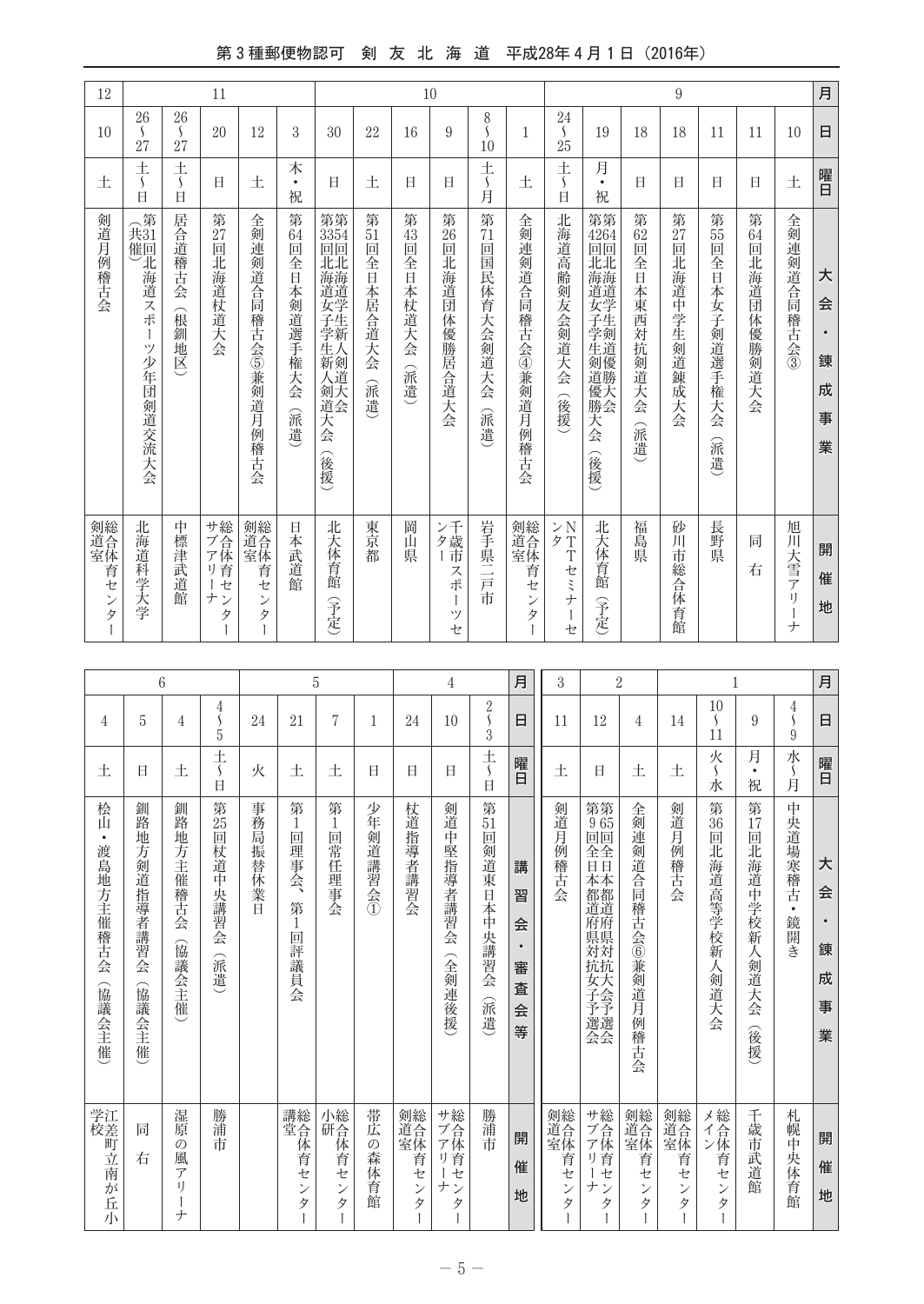## 第3種郵便物認可 剣 友 北 海 道 平成28年4月1日 (2016年)

| 月 | 日                         | 曜日                                         | 講<br>習<br>会<br>審<br>査<br>会<br>等          | 開<br>催<br>地                                                 |
|---|---------------------------|--------------------------------------------|------------------------------------------|-------------------------------------------------------------|
|   | 5                         | 日                                          | (協議会主催)を通道指導者講習会                         | 学江<br>校差<br>町立南が丘小                                          |
|   | 8<br>Ś<br>12              | 水<br>$\Box$                                | 第<br>54<br>回剣道中<br>堅剣士講習会<br>(派遣         | 奈良<br>市                                                     |
| 6 | 25                        | 土                                          | 根室地<br>方剣連主催稽古会<br>(協議会主催                | 中標津町武道館                                                     |
|   | 26                        | Ħ                                          | 根室地方剣道指導者講習会<br>(協議会主催                   | 同<br>右                                                      |
|   | $\frac{2}{\sqrt{2}}$<br>3 | 土<br>$\mathcal{S}_{\mathcal{S}}$<br>$\Box$ | 杖道前期講習会<br>(全剣連派遣講師                      | > N<br>タ<br>$\ensuremath{\mathrm{T}}$<br>T<br>セミナ<br>Ì<br>セ |
|   | $\overline{2}$            | 土                                          | 地域交流稽古会                                  | 館函館<br>$\overline{r}$<br>IJ<br>ナ<br>武道                      |
|   | 3                         | 日                                          | 剣道第<br>$\overline{\phantom{a}}$<br>種審査会① | 同<br>右                                                      |
|   | 9                         | 土                                          | 石狩地方剣連主催稽古会<br>(協議会主催                    | 恵庭市島松体育館                                                    |
|   | 10                        | E                                          | 石狩地方剣道指導者講習会<br>(協議会主催)                  | 同<br>右                                                      |
|   | 16                        | 土                                          | 剣道第<br>$\overline{\phantom{a}}$<br>種審査会② | 稚内市総合体育館                                                    |
|   | 16                        | 土                                          | 地域交流稽古会                                  | 体苫<br>育小<br>館牧<br>市<br>川沿公園                                 |
| 7 | 17                        | 日                                          | 剣道第<br>$\overline{\phantom{0}}$<br>種審査会③ | 同<br>右                                                      |
|   | 19                        | 火                                          | 事務局振替休<br>業日                             |                                                             |
|   | 30                        | 土                                          | 後志地<br>方剣連<br>主催稽古会<br>(協議会主催            | 小<br>樽商<br>大体育館                                             |
|   | 31                        | Ħ                                          | 後志地方剣道指導者講習会<br>(協議会主催                   | 同<br>右                                                      |
|   | 30                        | 土                                          | 留萌<br>$\bullet$<br>宗谷地方主催稽古会<br>(協議会主催   | セ留ン萌<br>ター おうしょう しゅうしょう かんしゃ しゅうしょう かんしょう かんしょう             |
|   | 31                        | Ħ                                          | (協議会主催)を指導者講習会ののことによる。                   | 同<br>右                                                      |
|   | 30                        | 土                                          | 十勝地方剣連主催稽古会<br>(協議会主催                    | 音更町武道館                                                      |
|   | 31                        | 日                                          | 十勝地方剣道指導者講習会<br>(協議会主催                   | 音更町総合体育館                                                    |

|           |                 |                                          | $\boldsymbol{9}$                                                                   |                                          |         |                                 |                         |                       |                         |                       | $\,8\,$       |               |          |          |                                         |                                                       | 7        | 月                           |
|-----------|-----------------|------------------------------------------|------------------------------------------------------------------------------------|------------------------------------------|---------|---------------------------------|-------------------------|-----------------------|-------------------------|-----------------------|---------------|---------------|----------|----------|-----------------------------------------|-------------------------------------------------------|----------|-----------------------------|
| 4         | 3               | 4                                        | 3                                                                                  | 4                                        | 3       | $\frac{3}{5}$<br>$\overline{4}$ | 28                      | 27                    | 28                      | 27                    | 21            | 21            | 20       | 16       | 13<br>$\mathcal{S}_{\mathcal{S}}$<br>15 | 31                                                    | 30       | 日                           |
| Ħ         | 土               | Ħ                                        | 土                                                                                  | 日                                        | 土       | $rac{+}{5}$<br>日                | 日                       | 土                     | 日                       | 土                     | 日             | 日             | 土        | 火        | $\frac{+}{\sqrt{2}}$<br>月               | Ħ                                                     | 土        | 曜日                          |
| 剣道第二種審査会① | 地域交流稽古会         | 剣道第<br>$\overline{\phantom{0}}$<br>種審査会の | 地域交流稽古会                                                                            | 剣道第<br>$\overline{\phantom{a}}$<br>種審査会④ | 地域交流稽古会 | 第<br>43<br>回居合道中央講習会<br>(派遣)    | 網走地方剣道指導者講習会<br>(協議会主催) | 網走地方剣連主催稽古会<br>(協議会主催 | 胆振地方剣道指導者講習会<br>(協議会主催) | 胆振地方剣連主催稽古会<br>(協議会主催 | 少年剣道講習会③      | 剣道六段審査会       | 少年剣道講習会② | 事務局振替休業日 | 事務局夏期休暇                                 | 居合道<br>$\overline{\phantom{0}}$<br>$\bullet$<br>二種審査会 | 居合道前期講習会 | 講<br>習<br>会<br>審<br>査<br>会等 |
| 同<br>右    | ンター<br>旭川市大成市民セ | 同<br>右                                   | 湿<br>原<br>$\mathcal{O}$<br>風<br>$\overline{\mathcal{T}}$<br>IJ<br>$\boldsymbol{+}$ | 小樽市潮陵高校                                  | 小樽市潮陵高校 | 京都市                             | ンター<br>紋別市スポ<br>ッ<br>セ  | 紋別市武徳殿                | 同<br>右                  | 伊達市総合体育館              | 館<br>苫小牧市総合体育 | サブアリー<br>ナンター | 札幌白石区体育館 |          |                                         | 同<br>右                                                | 札幌西区体育館  | 開<br>催<br>地                 |